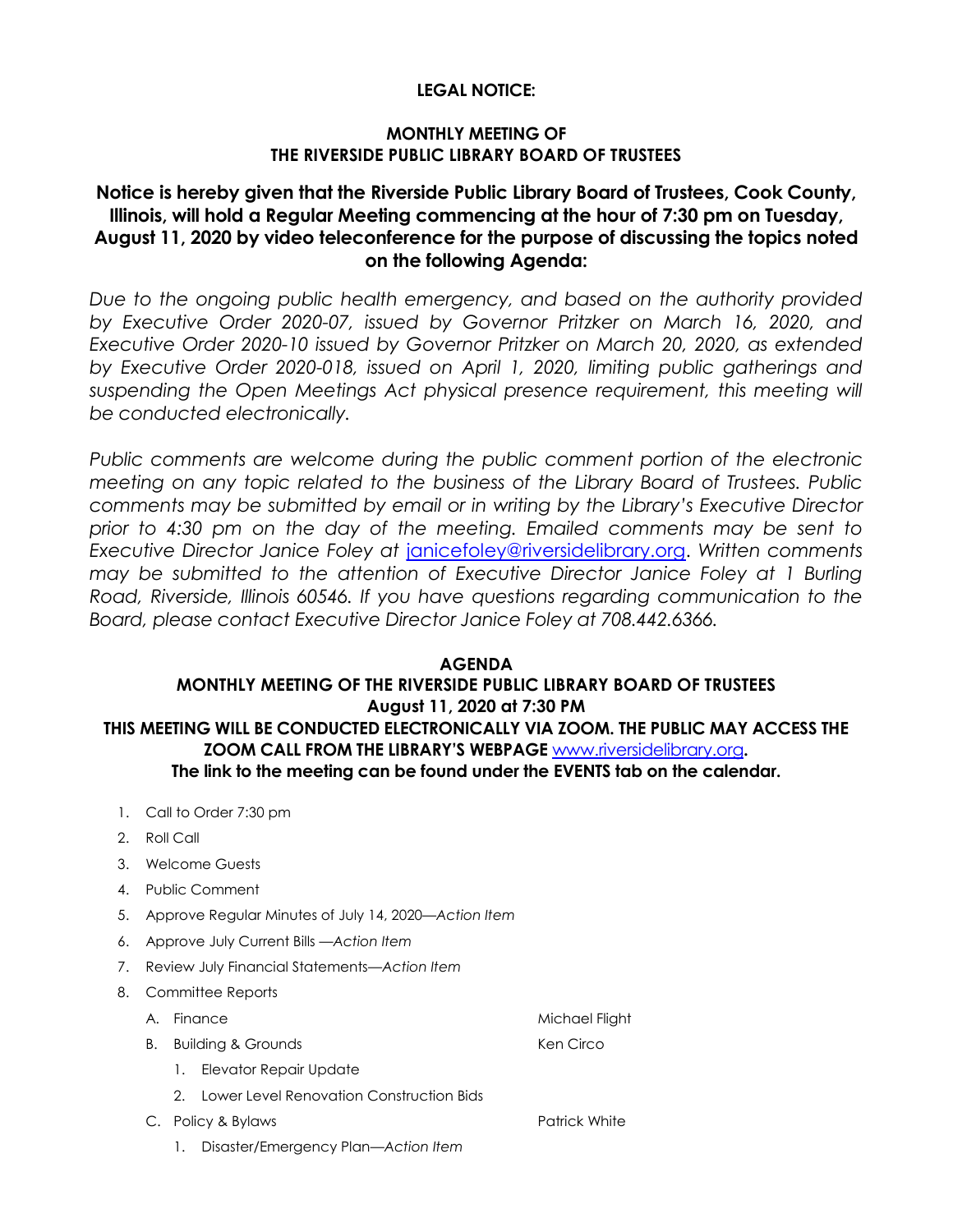- D. Technology and the matter of the Michael Hagins
- 
- E. Communications Jen Pacourek & Courtney Greve Hack
- 9. Staff Reports: July
- A. Children & Youth Services Manager Nora Durbin B. Patron Services & Computer Services ManagerSharon Shroyer C. Information Services **Diane Silva Diane Silva** 10. Director's Report **Containers** and a state of the United States of Tanice Foley 11. Unfinished Business 12. New Business A. Fall Library Hours 13. Announcements 14. Correspondence & FYIs
- 15. Executive Session

*The Board of Trustees may decide, by a roll call vote, to convene in executive session if there are matters to discuss confidentially, in accordance with the Open Meetings Act.*

16. Adjournment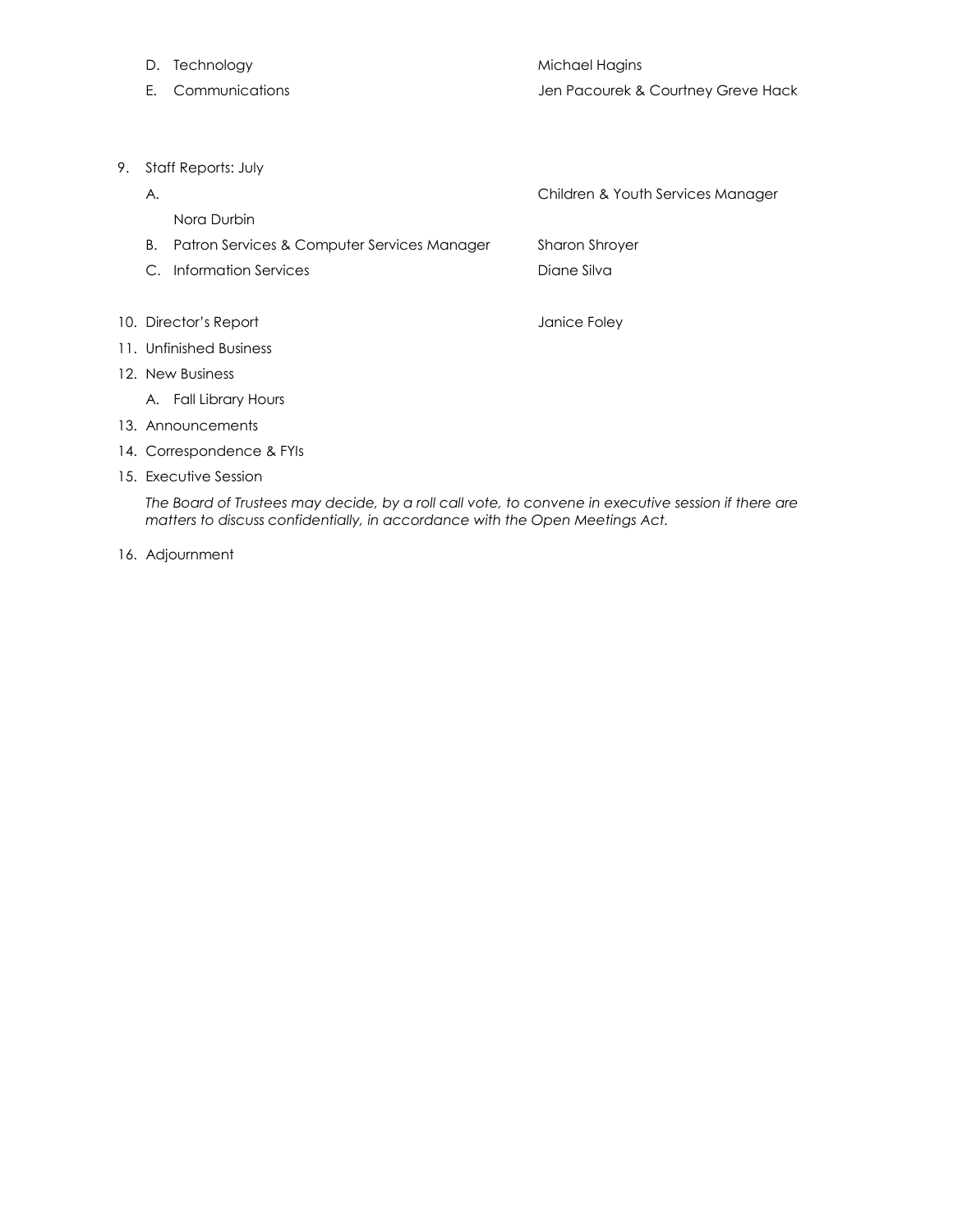# **Minutes of the Regular Board Meeting of the Riverside Public Library Board of Trustees August 11, 2020**

**Held Tuesday, August 11, 2020** by video teleconference via Zoom, called for 7:30 pm.

**In Attendance:** President, Joan Wiaduck; Vice President, Ken Circo; Treasurer, Michael Flight; Secretary, Courtney Greve Hack; Jen Pacourek; and Patrick White

**Also in Attendance:** Library Director, Janice A. Foley; Assistant Director, Diane Silva; Bookkeeper, Jane Wilhelm; Administrative Assistant, Christine Legan

**Absent:** Michael Hagins

Called to order at 7:32 pm by President Joan Wiaduck.

#### **Review of Minutes**

Ken Circo moved, and Michael Flight seconded, that the Board approve the minutes of the July 14, 2020 regular meeting. Ayes: Circo, Flight, Greve Hack, Pacourek, White Nays: None Abstained: None The motion passed.

#### **Review of Current Bills**

Michael Flight moved, and Jen Pacourek seconded, that the Board approve the payment of payroll checks for department numbers 001 through 004, and accounts payable check numbers 21878 through 21881, 21893 through 21919, 21922 through 21928, and 21930, in the total amount of \$129,061.26, including voided check numbers 21920, 21921, and 21929, which includes payroll through July 31, 2020. Roll Call Vote: Ayes: Circo, Flight, Greve Hack, Pacourek, White Nays: None Abstained: None The motion passed.

## **Review of Financial Statements**

Michael Flight moved, and Jen Pacourek seconded, that the Board approve the financial statements for July 31, 2020, subject to audit. Roll Call Vote: Ayes: Circo, Flight, Greve Hack, Pacourek, White Nays: None Abstained: None The motion passed.

## **Committee Reports**

## *Finance—Illinois Funds*

The Library Director advised that funds from the sale of the bonds are currently being deposited into an Illinois Funds account.

#### *Building & Grounds—Elevator Bid Award*

Courtney Greve Hack moved, and Jen Pacourek seconded, that the Board approve the Colley Elevator Co. contract of \$48,659 for elevator repairs. Roll Call Vote: Ayes: Flight, Greve Hack, Hagins, Pacourek, White Nays: None Abstained: None